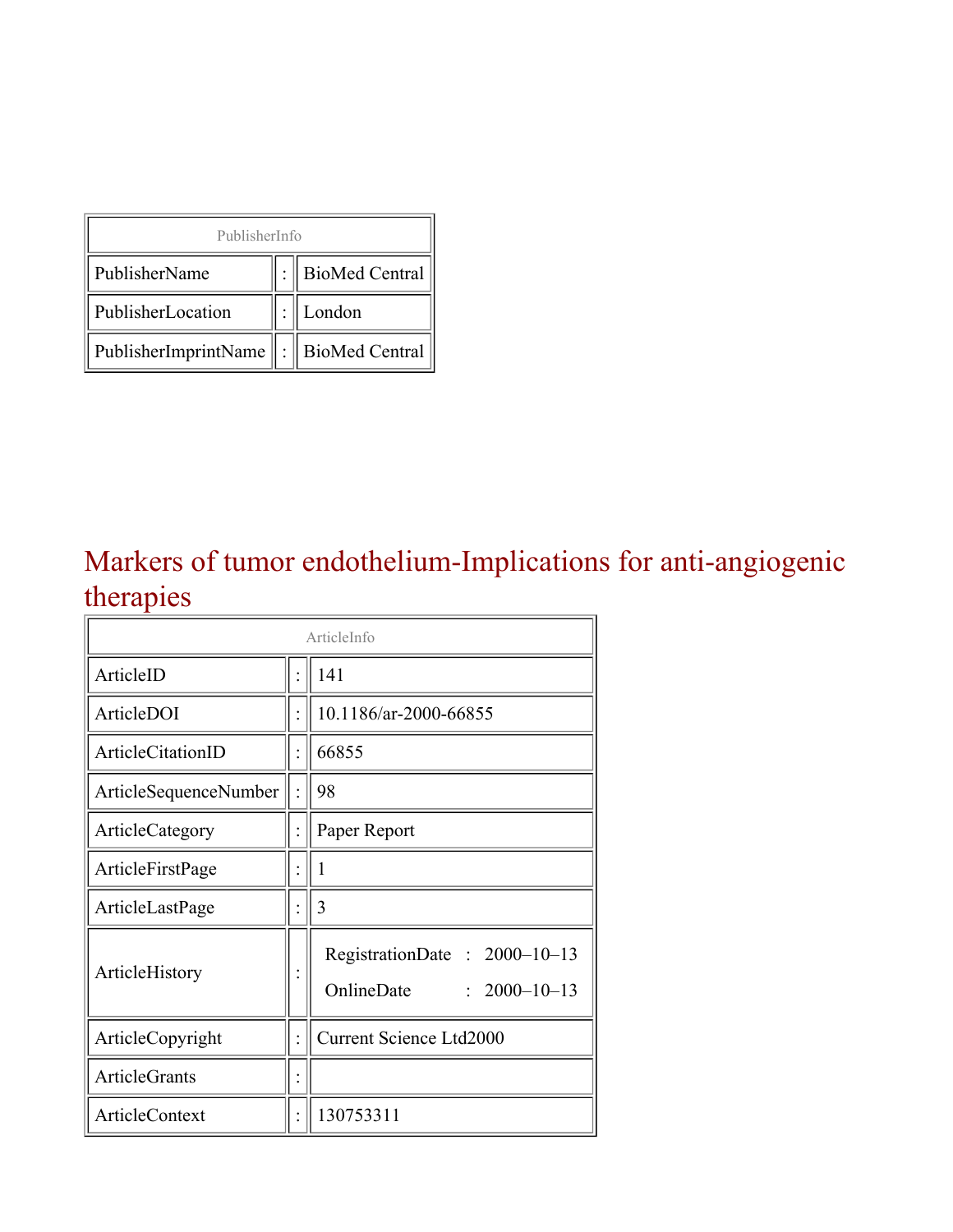Aff1 University Hospital Zurich, Switzerland

#### Keywords

Angiogenesis, endothelial cells, differential gene expression, tumors

## Context

Tumors require a sufficient blood supply for their expansive growth. The aim of this study was to identify tumor-specific endothelial markers that might be candidates for a specific anti-angiogenic tumor therapy.

# Significant findings

In total 79 genes were identified that were differentially expressed between endothelial cells derived from tumor endothelium and normal colonic mucosa. The expression of 33 of these genes was elevated at least 10-fold in tumor endothelial cells, including 11 known and 14 so-far uncharacterized genes. *In situ* hybridization on tissue samples confirmed that the expression of eight of the nine uncharacterized genes that were studied in depth were specific for tumor endothelial cells. Moreover, these genes were also expressed on endothelial cells of other tumors including lung and brain tumors. Except for one gene, these genes were also expressed at elevated levels in other angiogenic states such as healing wounds.

## Comments

In this landmark paper several new markers were identified that differ between normal blood vessels and newly formed vessels of tumors. The authors had to overcome the serious technical problem of isolating pure endothelial cells from tissues, which was solved by using positive and negative selection with magnetic beads. Differential gene expression was examined using a modified SAGE technique that was developed in the same laboratory some years ago (see Additional information). This technique allows the analysis of cells that only constitute a small fraction in the tissue under study. Unfortunately, virtually all genes expressed on tumor endothelial cells were also found on endothelial cells of other